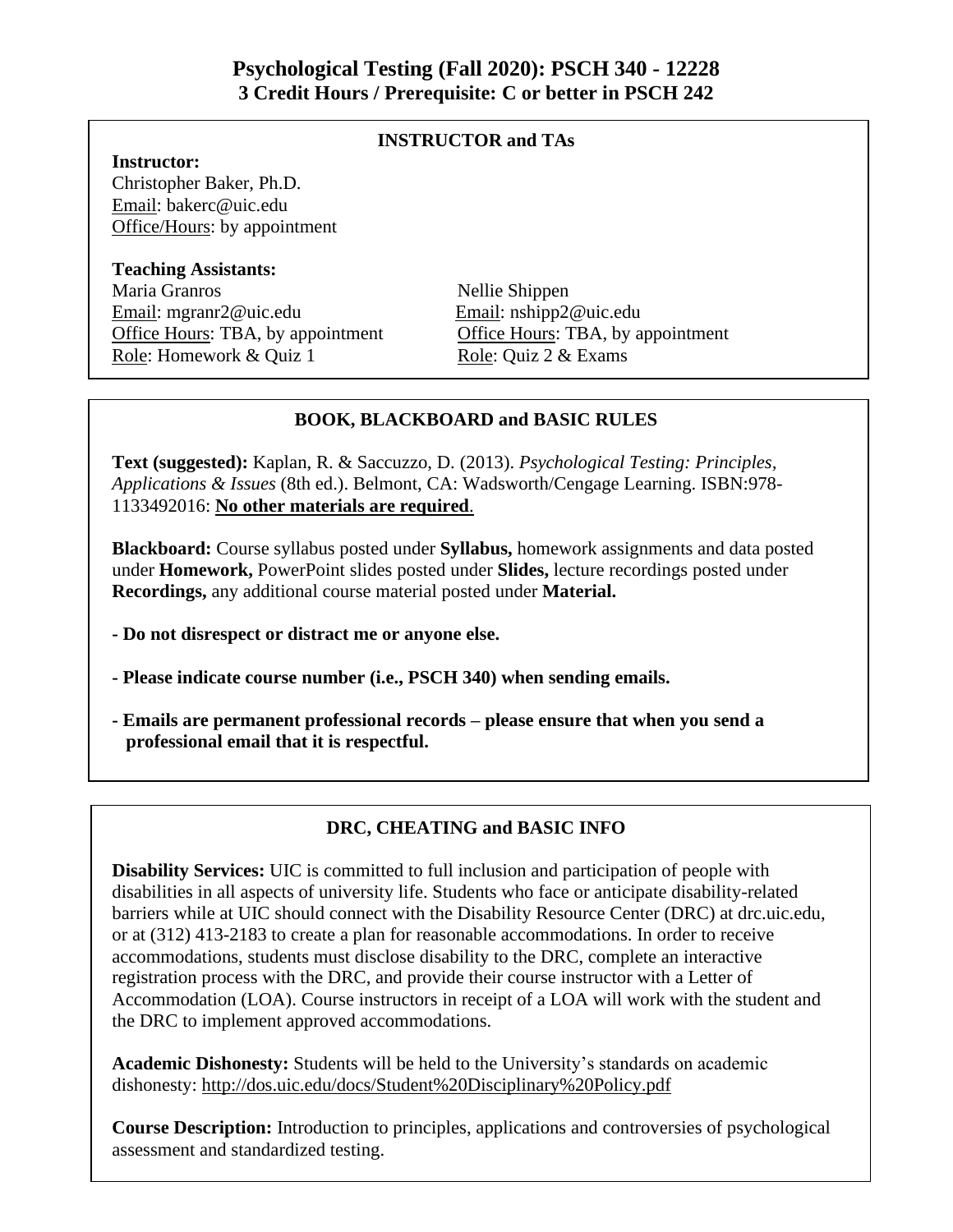# **EVALUATION:**

*\*\*All work for this course will be submitted online using blackboard*

**Quizzes (1 & 2): 20 pts (10 pts each)** 

*\*Students have 24 hours to complete each quiz \*Quiz grades penalized 2 points for every day late \*Quizzes are short-answer format*

**Homework (1-3): 30 pts (10 pts each)** 

*\*Students have 1 week to complete each homework \*Homework grades penalized 2 points for every day late*

**Exams (1 & 2): 150 pts (75 pts each)** 

*\*Students have 48 hours to complete each exam \*Exam grades penalized 5 points for every day late \*Exams are essay and short-answer format*

# **EXTRA CREDIT & GRADE DISPUTES**

*\*Extra credit may occur on quizzes and exams. No other extra points are available in this course.*

**\****All grade disputes must be resolved within 1 week of receiving the disputed grade.*

**200 Total Course Points**

 $A = 180$  pts =  $90\%$  $B = 160$  pts =  $80\%$  $C = 140$  pts =  $70\%$  $D = 120$  pts =  $60\%$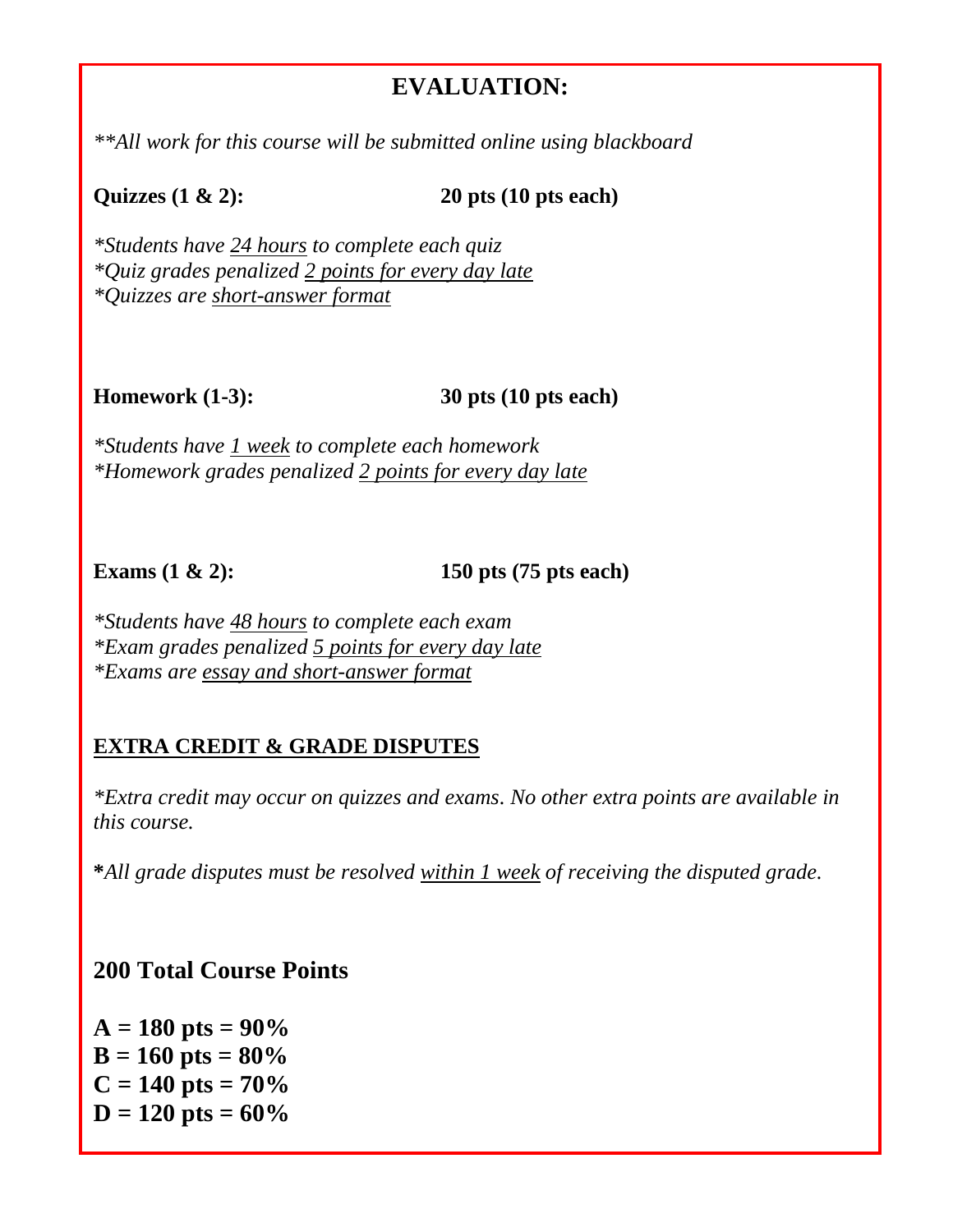## **Course Outline: 8/25/2020-12/04/2020 \* Outline subject to change with advanced notice**

```
-- week 1--
```
**August 25:** Course Overview

**August 27:** Background and History Reading*: Chapter 1*

-- *week 2--*

**September 1:** Statistics for Testing Reading*: Chapter 2* 

**September 3:** Statistics for Testing continued Reading*: Chapter 2*

-- *week 3--*

**September 8: SPSS Training 1 Homework 1 Available (***Due September 15)*

**September 10: Correlation** Reading*: Chapter 3*

-- *week 4—*

**September 15:** Correlation and Other Topics Reading*: Chapter 3*  **Homework 1 Due (10 pts)**

**September 17: QUIZ 1 (10 pts), SPSS Training 2**

-- *week 5--*

**September 22:** Reliability Reading*: Chapter 4* **Homework 2 Available (***Due September 29***)**

**September 24:** Reliability Reading*: Chapter 4* 

-- *week 6--*

**September 29:** Validity Reading*: Chapter 5* **Homework 2 Due (10 pts)**

**October 1: QUIZ 2 (10 pts), SPSS Training 3**

-- *week 7--*

**October 6: EXAM 1 Available**

**October 8: EXAM 1 Due (75 pts)**